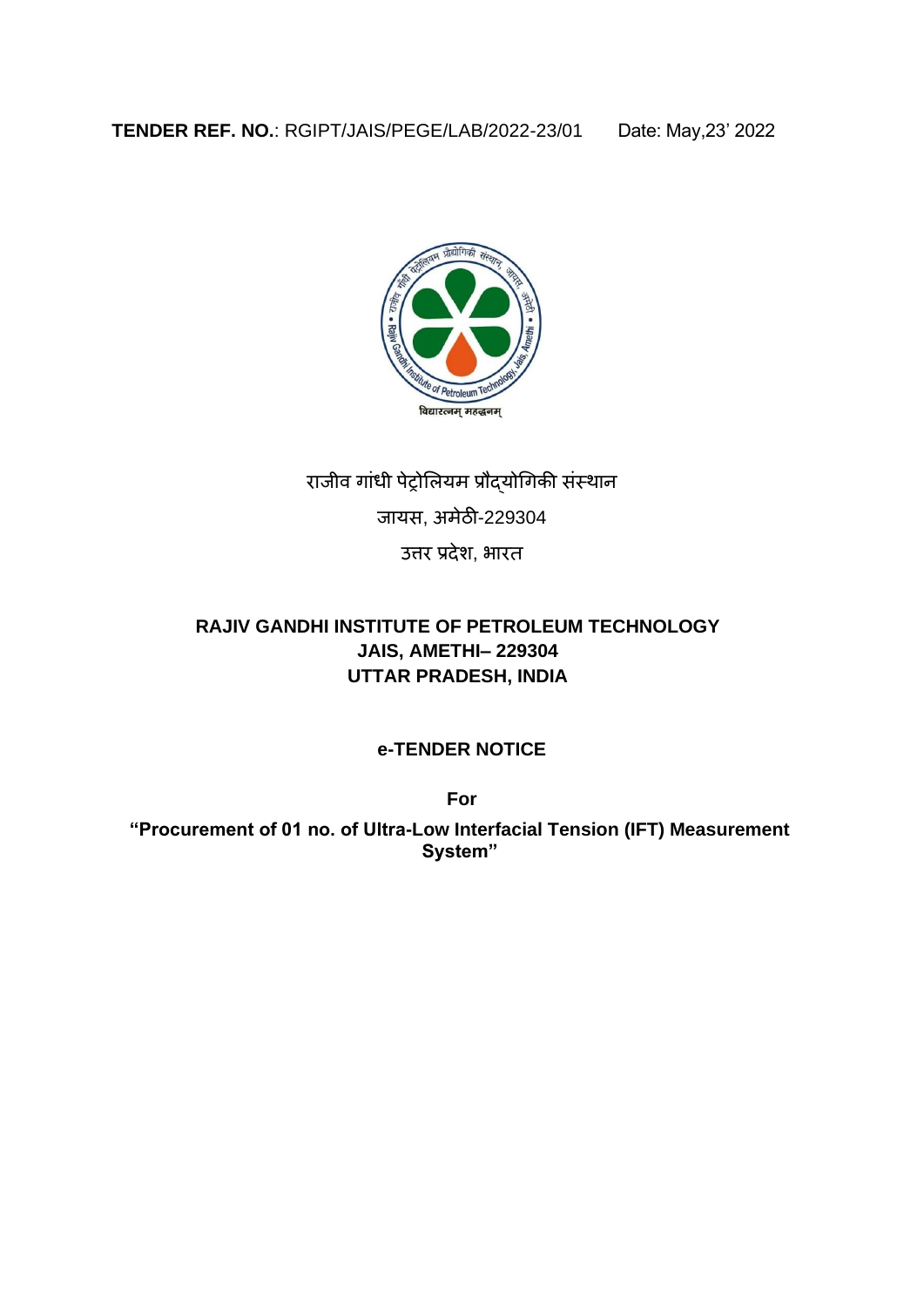Rajiv Gandhi Institute of Petroleum Technology (RGIPT), Jais, Amethi, Uttar Pradesh has been established through an Act of the Parliament by the Ministry of Petroleum and Natural Gas (MoPNG), Government of India in 2008.

The Institute has been accorded the eminence of being an Institution of National Importance on the lines of the IITs. The Institute is associating with leading International Universities/ Institutions specializing in Petroleum Technology and Energy.

The Institute invites online bids for the **Procurement of 01 No. Ultra-Low Interfacial Tension (IFT) Measurement System.**

| Name of Work                                                                                       | Procurement of 01 No. Ultra-Low Interfacial<br>Tension (IFT) Measurement System                                                                                  |
|----------------------------------------------------------------------------------------------------|------------------------------------------------------------------------------------------------------------------------------------------------------------------|
| Tender No.                                                                                         | RGIPT/JAIS/PEGE/LAB/2022-23/01<br>Date: May 23, 2022                                                                                                             |
| Date of Issue/publication of Tender Notice                                                         | 24th May 2022, 3.00 P.M                                                                                                                                          |
| <b>Bid Document Download Date &amp; Time</b>                                                       | 24th May 2022, 6:00 PM                                                                                                                                           |
| Pre-Bid Meeting Date, Time & Venue (All<br>queries shall be discussed in the Pre- Bid<br>Meeting.) | 3rd June 2022, 03:00 PM,<br>AB-1 5 <sup>th</sup> Floor Conference Room, RGIPT<br>Campus Jais, Amethi UP.                                                         |
| <b>Bid Submission Start Date &amp; Time</b>                                                        | 25.05.2022, 09:00 AM.                                                                                                                                            |
| Last Date and time of submission of Bids                                                           | 14th June 2022, 12:00 PM.                                                                                                                                        |
| Date and time of opening of Technical Bids                                                         | 15th June 2022, 04:00 PM.                                                                                                                                        |
| Date and time of opening of Financial Bids                                                         | 22 <sup>nd</sup> June 2022, 04:00 PM.                                                                                                                            |
| <b>Bid Address to the</b>                                                                          | <b>The Director</b><br>Rajiv Gandhi Institute of Petroleum<br>Technology, Mubarakpur, Mukhtia,<br><b>Bahadurpur</b><br>Post: Harbanshganj, Jais, Amethi - 229304 |
| Contact person & address for<br>communication                                                      | Name: Dr. Satish Kumar Sinha<br>Chairman, PEGE purchase committee<br><b>Email:</b> ssinha@rgipt.ac.in<br>Contact Nos. +91 535 270 4546,<br>9453045135            |

### **CRITICAL DATE AND INFORMATION**

#### **Notes:**

**1.** Details regarding the tender are available on website of the Institute